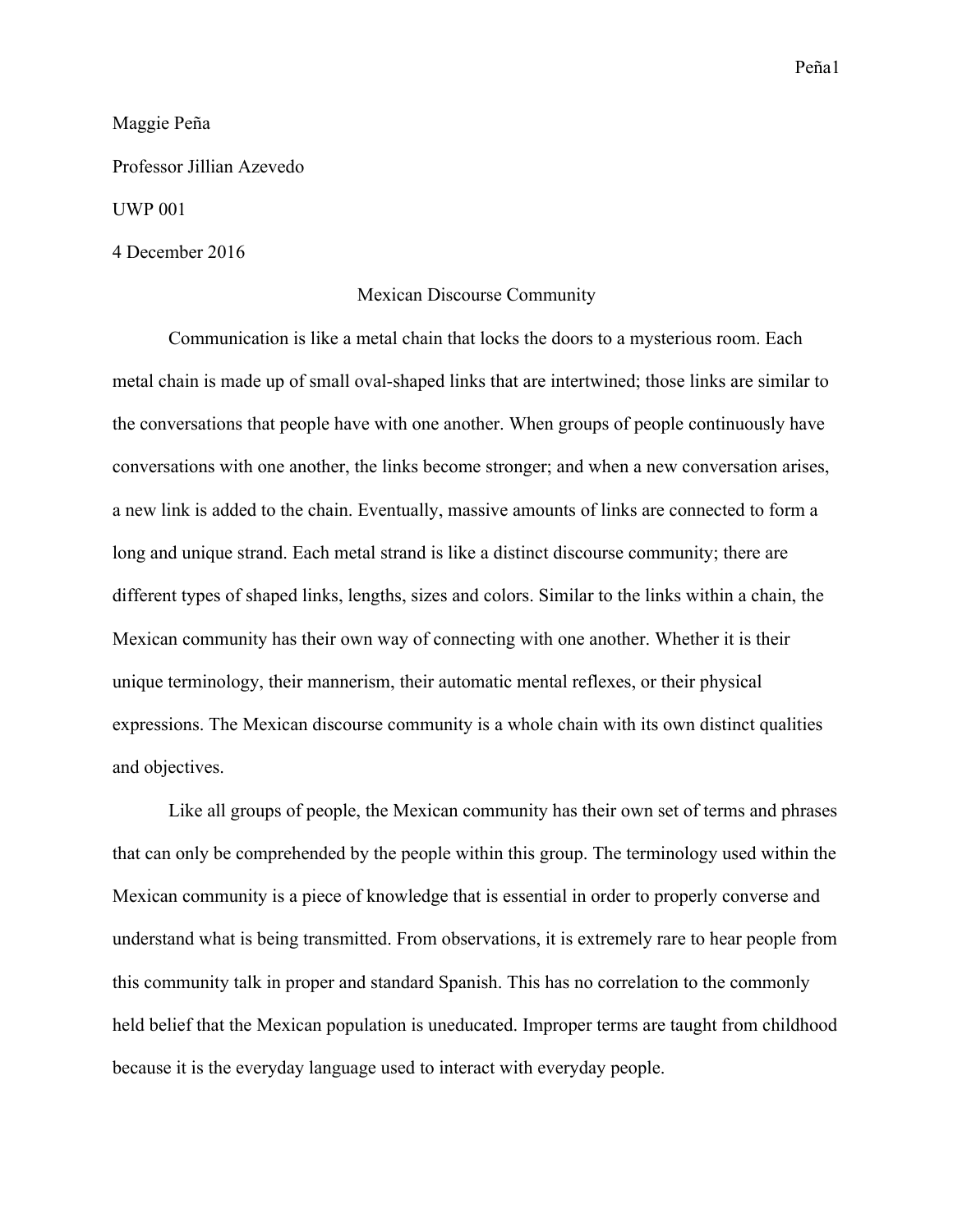Peña2

For example, common slang terms used by elders to greet a person younger than them are either *m'hijo* or *m'hija*. Which, exactly translated, is "son" or "daughter". These two words are signs of endearment, usually towards a child or young adult. They are equivalent to the English words "hun", "dear" or "babe". If unaware of the meaning of these phrases, it can become confusing to think that a complete stranger is referring to someone as their offspring. Another common remark is the phrase *la bola,* which translates to "the ball" in Spanish. Depending on the context in which this phrase is used, it can mean two distinct things. The first, and the most obvious, is "ball", which is typically used when speaking to a child. However, as a slang term, it is best known to mean "a group of friends". Similar to an actual ball, *la bola*, is a close group of friends that are always bunched up (together), much like a toy ball. A third and most commonly known slang word is *aguas,* which literally means "waters" in Spanish. Yet, within the Mexican community, it is best known to mean "be careful" or "watch out". People are most likely to use this word or encounter it when using any form of public transportation. Although its literal translation has nothing to do with its cultural meaning, it is a saying that is frequently used by the Mexican population to either create links or make them stronger (Peña).

Growing up in any Mexican household, the first things taught to a child (besides how to speak) are mannerisms. Manners are what people in the community judge each other off of. It is like the metal chain that was previously mentioned. Poor manners are like creating weak linksno one wants them. The better manners one has, the more people are going to want to be around them, the stronger the metal connections. Mannerism is a nonverbal way of letting people know what type of person(s) they are interacting with.

For instance, when meeting someone new for the very first time, it is considered to have proper manners if one greets them with a firm handshake and a warm smile. This lets the other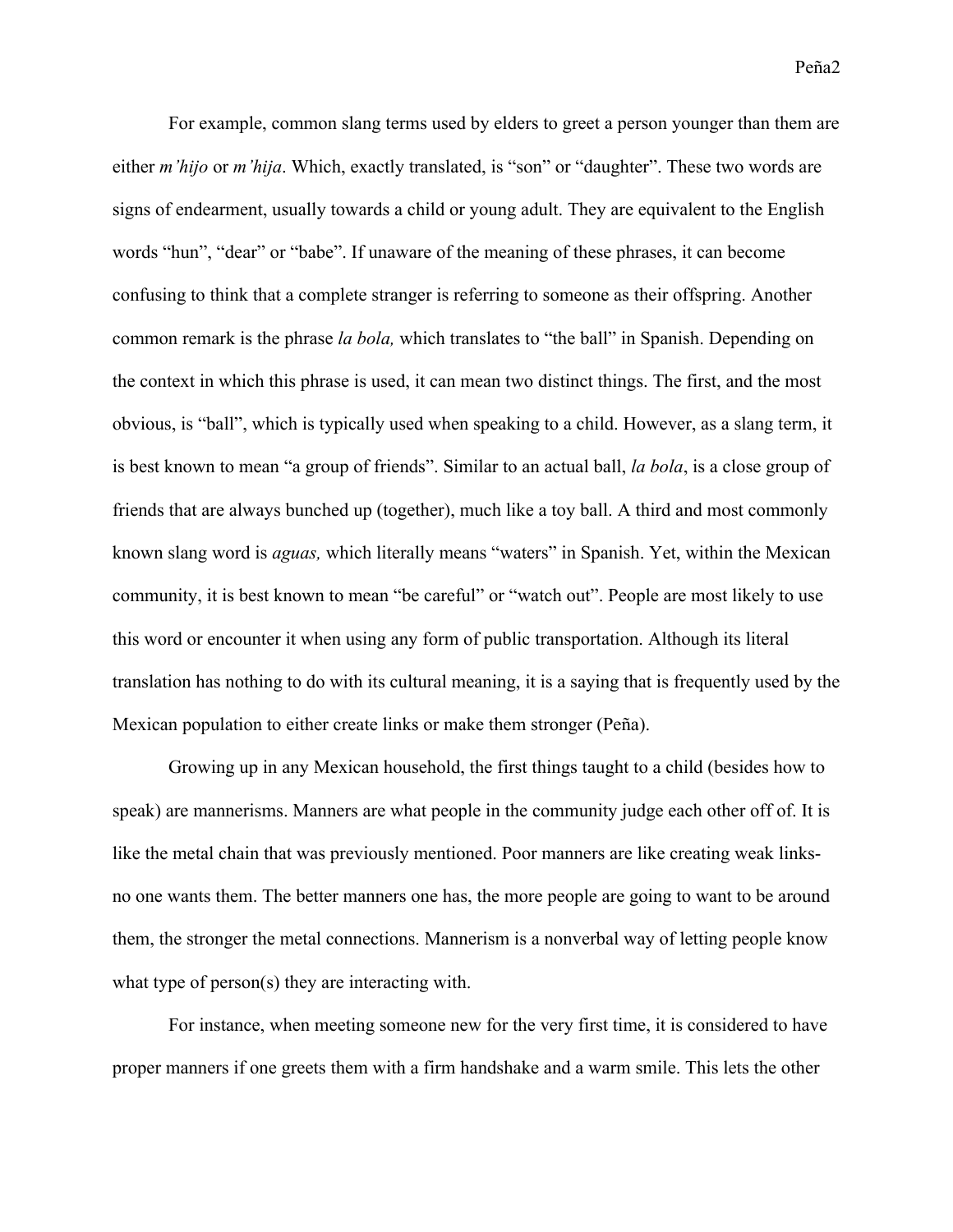person know that they are happy to have met and are looking forward to a conversation. On the other hand, a loose handshake and weary smile is seen as rude and as an automatic rejection to any possible future conversations (*Meade*). Another form of politeness takes place at the dinner table, restaurant, or where ever a meal may be taking place. For example, dinnertime within the Mexican community is seen as family bonding time. It is courteous to wait for each member of the family to sit down at the table before anyone can start eating. Similar to family dinners, when eating meals with a friend at a restaurant, it is proper manners to wait until every person at the table has had their food delivered to them, before eating. This is a way of letting other people know that they are being respected and are willing to wait for them. A final act of mannerism and perhaps one of the most important is when attending a party or a gathering at a friend's house. Whether someone is being invited to a friend's house for five minutes or five hours, it is well mannered to bring a food. The most common foods to bring are desserts, drinks, appetizers, or a side. This lets the host know that they are not alone in providing for the entire party and creates trust within the group of friends (Peña).

In addition to well known manners, there are certain people, words, laws, brands and songs that everyone automatically knows without giving it much thought. For example, if someone says Queen Bee, without any hesitation, people know they are referring to the queen of pop, Beyoncé. Or if the middle finger is held up, most people will know that it is an offensive gesture within the United States. Similar to this, the Mexican community has many political terms that are also known by a majority of the population, regardless of educational backgrounds. One of the most popular political terms known to the Mexican community is the *DACA* policy passed in 2012 by President Obama (Raices). By stating "DACA" any information dealing with the *Deferred Action for Childhood Arrival* policy will automatically come into the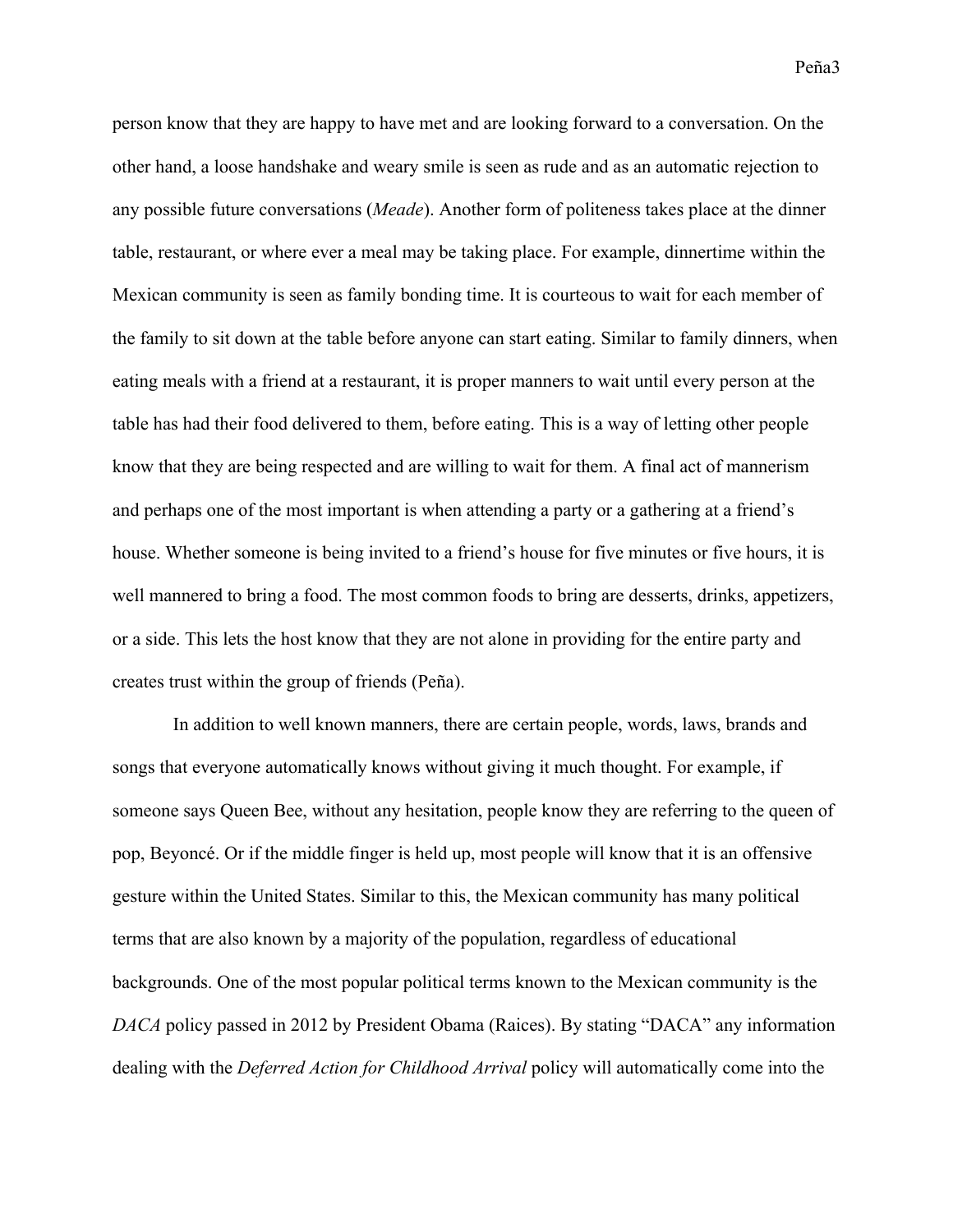Peña4

minds of the Mexican people. The *DACA* policy is an executive action passed in June of 2012 that states that any undocumented immigrant child brought to the United States before their sixteenth birthday and before June 2007 are eligible to receive a renewable two-year work permit (Immigration). In addition, these people would be exempted from deportation, regardless of documentation status. Due to the fact that many Mexican people residing in the U.S are undocumented, the *DACA* policy has become an action of safety; knowing that many parents no longer have to worry about their children being deported. *DACA* is widely known all throughout the Mexican community and has become a common conversational topic.

A year after *DACA* was passed, a bill requiring the Department of Motor Vehicles to distribute original drivers licenses to any California resident despite them being able to provide evidence of legal residency, was enforced. This bill was named *AB 60* and was passed in October of 2013 (La Cooperativa). Much like *DACA*, AB 60 became a broadly known bill that was extremely well received by the Mexican community. *AB 60* gave millions of undocumented Latin immigrants the freedom to obtain a license and drive without the fear of being pulled over by an authority. Both the *DACA* policy and the *AB 60* bill developed into strong and immense links within the Mexican chain; evolving into natural terms that connects the Mexican discourse community.

Although verbal communication is extremely important within any discourse community, non-verbal transmission, such as physical expressions, also play a big role within conversations. The Mexican community is known to rely on physical expressions as signals, when engaged in a discussion (World). For the Mexican population, physical expressions are just as important, if not more, than words themselves. They are cues to all people involved in the conversation. These expressions allow people to determine whether they should keep the conversation going, whether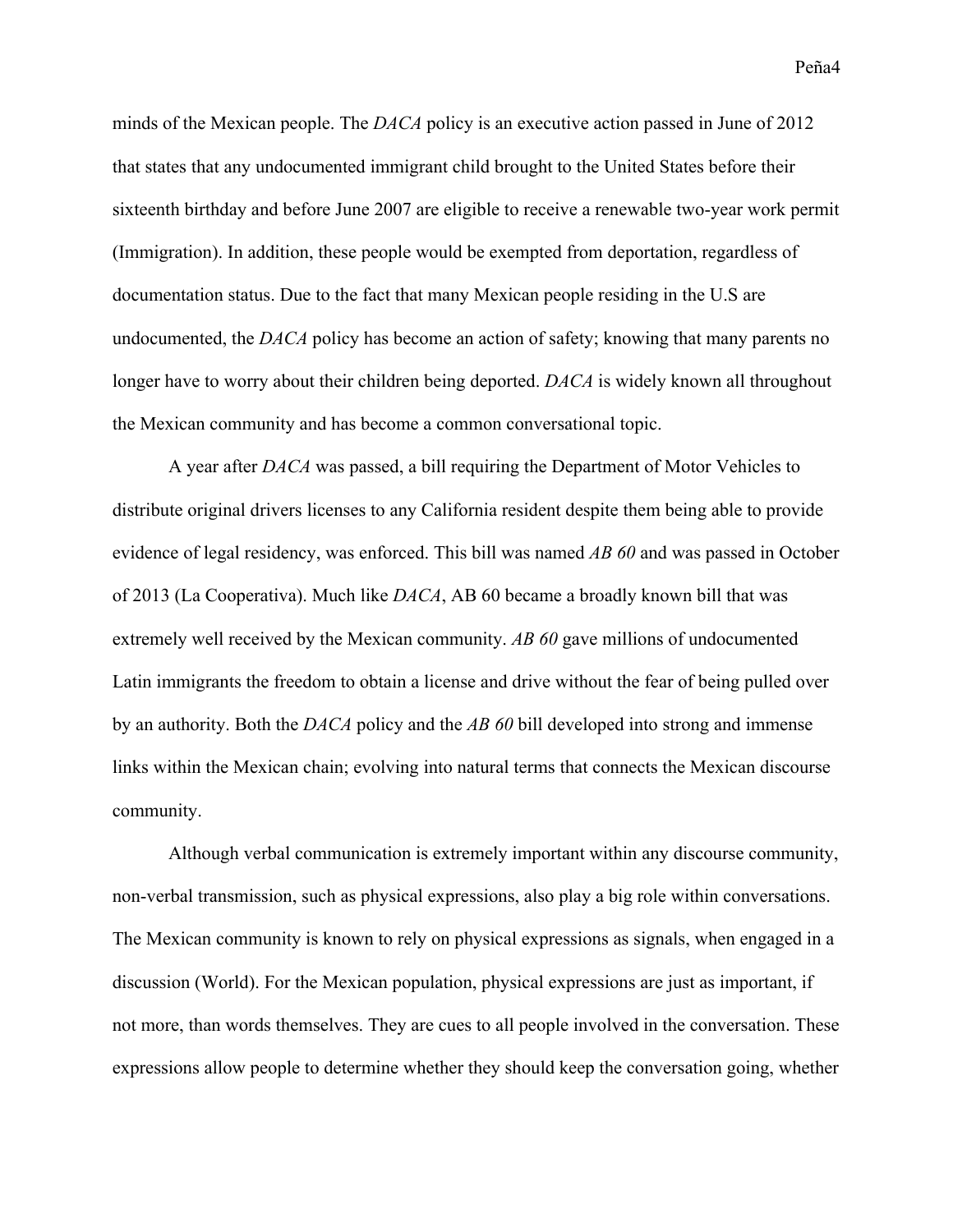the other person is mad, whether they are trust worthy, etc. Over all, this lets people know what

type of person they are dealing with.

For instance, compared to the American culture, Mexican people tend to stand much closer to each other when together, within appropriate distance of course. It is typical to have a little less than an arms length between two people speaking. Ivan Sanchez stated the following about the Mexican discourse community in an interview: "If two people are talking, and one of them backs away or stands further than expected, it is more than likely that the other person will see the others actions as impolite and pretentious" (Sanchez). Much like mannerisms, standing close to one another in the Mexican community is a sign of comfort and confidence. Akin to physical distance, eye contact also plays a vast role in communication. Despite what might seem aggressive in other cultures, strong eye contact whilst communicating in the Mexican population is common and seen as trustworthy. Strong eye contact lets others know the interest and appreciation one might have while discussing (World).

A last and frequent physical expression to the Mexican community is a unique hand and arm movement. If the left arm is bent upwards towards the chest and the right hand touches the bottom of the left arm's elbow, it literally means "elbow" or *codo* in Spanish; which culturally translates into English as "cheapskate" or "greedy." This movement is especially used to describe someone that is selfish without being disrespectful and saying it loud. This is one of the many physical expressions used to communicate with one another in the Mexican discourse community (Peña).

The Mexican community is made up of many people that communicate in their own distinct way. Phrases, manners, automatic reflexes, physical expressions, along with many more, are all tiny metal links that make up the colossal metal chain known as the Mexican community.

Peña5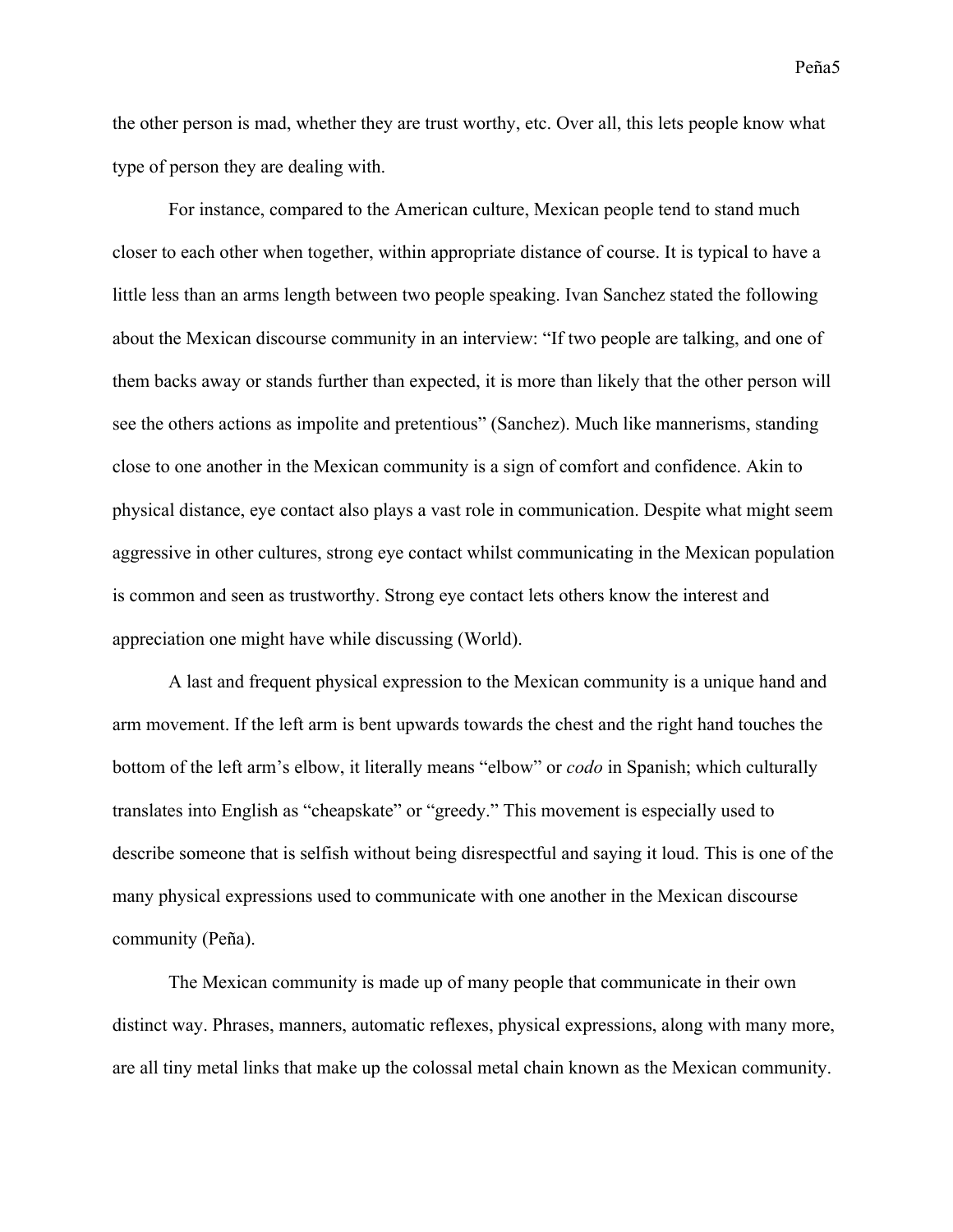This culture, like all cultures, has their own unique ways of transmitting information to one another. Whether they communicate verbally or nonverbally, this is only one interpretation of how the world communicates and functions as a whole.

Word Count: 1672